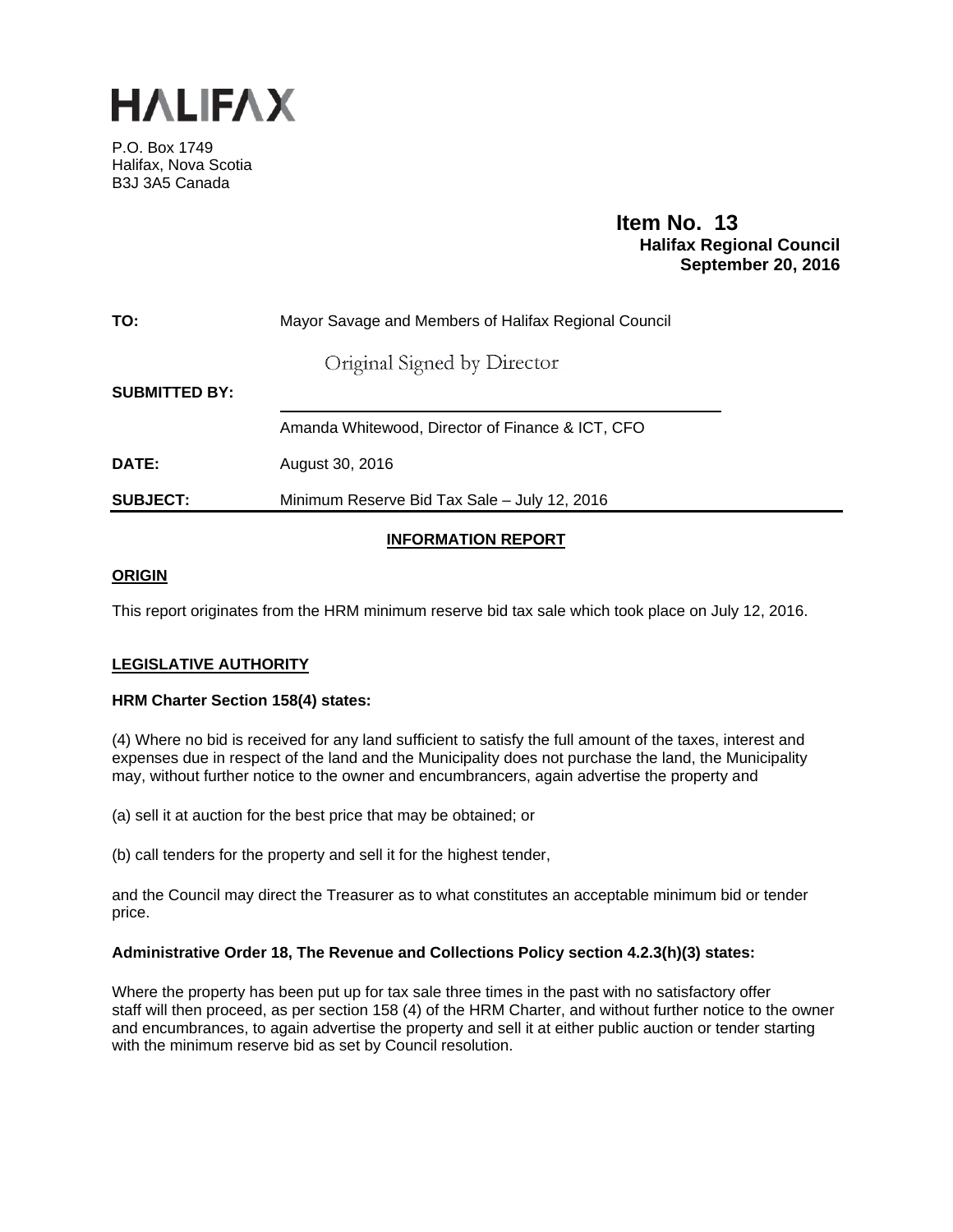Any remaining arrears after the tax sale will be adjusted to the allowance for tax account (G/L 2521). Staff will then advise Council of the results, including any adjustments within 30 days of the tax sale via an information report.

#### **BACKGROUND**

On May 22, 2012 Council approved the above-mentioned amendment to Administrative Order 18 (sec 4.2.3(h)(3)), The Revenue and Collections Policy, with respect to tax sale action for properties taken to tax sale 3 times and received no bids.

Staff has tried 3 previous times to sell this property as listed in schedule 1 at tax sale. Taxes continue to accrue and bad debt allowances must be held against this receivable. Staff believe that it is in the best interests of all rate-payers that these tax accounts once again become active by getting parcels into interested parties' hand thereby ensuring increasing development, and ultimately revenue for HRM, rather than abandonment and unpaid tax accounts. Through this process, staff is hopeful that the properties under new ownership will become less of a collection risk, be re-capitalized or developed, which in the long run would add taxable value to future assessment rolls.

#### **DISCUSSION**

On July 12th, staff held the fifteenth tax sale using the minimum reserve bid provision of Administrative Order 18. The properties offered at this tax sale are listed in schedule 1. The overall tax recovery rate for this sale was 35%. The recovery rates for the reserve bid sales previously held are summarized in the below table:

| <b>Tax Sale Date</b> | # of Properties Sold | <b>Recovery Rate</b> |
|----------------------|----------------------|----------------------|
| July 17, 2012        | 18                   | 28%                  |
| October 2, 2012      | 8                    | 23%                  |
| March 12, 2013       | 3                    | 8%                   |
| November 5, 2013     | 2                    | 34%                  |
| March 11, 2014       | 2                    | 38%                  |
| July 8, 2014         |                      | 75%                  |
| August 19, 2014      |                      | 9%                   |
| October 7, 2014      | 3                    | 29%                  |
| December 2, 2014     | 5                    | 29%                  |
| February 24, 2015    | 8                    | 29%                  |
| September 8, 2015    | 3                    | 80%                  |
| November 24, 2015    | 4                    | 34%                  |
| January 26, 2016     |                      | 28%                  |
| May 3, 2016          |                      | 34%                  |
| July 12, 2016        |                      | 35%                  |

#### **FINANCIAL IMPLICATIONS**

Each year an allowance for bad debt, the valuation allowance, is calculated based on estimates of amounts outstanding that may be uncollectible in future years. Accounts adjusted subsequent to the tax sale per schedule 1 (\$1,844.) of this report have been 100% provided for in the annual valuation allowance expense, g/l 2521 allowance tax. The balance of this account as of August 18, 2016 was -\$1,946,263.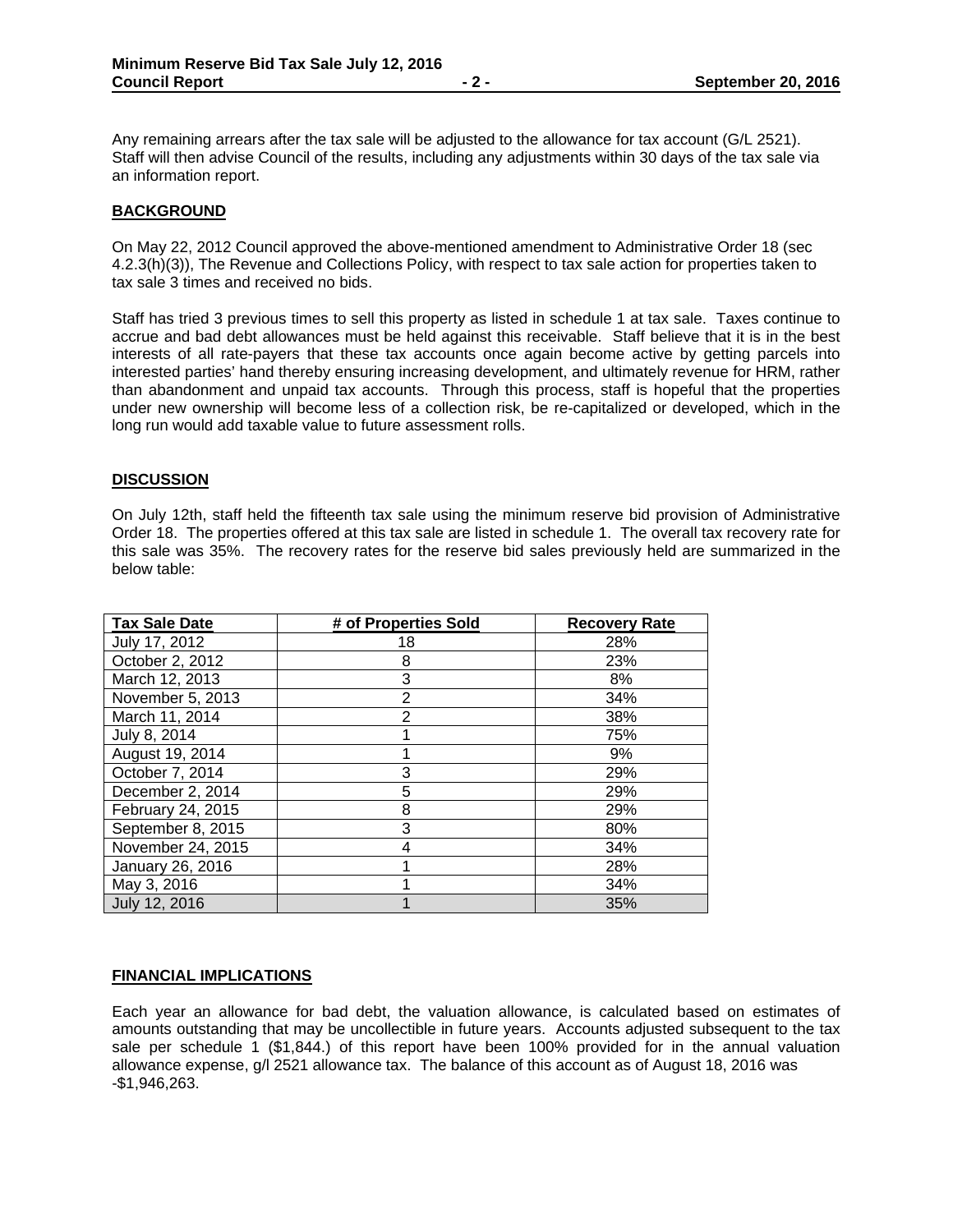## **COMMUNITY ENGAGEMENT**

N/A

## **ATTACHMENTS**

Schedule 1: July 12, 2016 Minimum Reserve Bid Tax Sale Summary

|                     | A copy of this report can be obtained online at http://www.halifax.ca/council/agendasc/cagenda.php then choose the<br>appropriate meeting date, or by contacting the Office of the Municipal Clerk at 490-4210, or Fax 490-4208. |
|---------------------|----------------------------------------------------------------------------------------------------------------------------------------------------------------------------------------------------------------------------------|
| Report Prepared by: | Milvena Rose, Collections Supervisor, 490-8440                                                                                                                                                                                   |
|                     |                                                                                                                                                                                                                                  |
| Report Approved by: | Jerry Blackwood, Manager of Revenue, Treasurer, 490-6470                                                                                                                                                                         |
|                     |                                                                                                                                                                                                                                  |